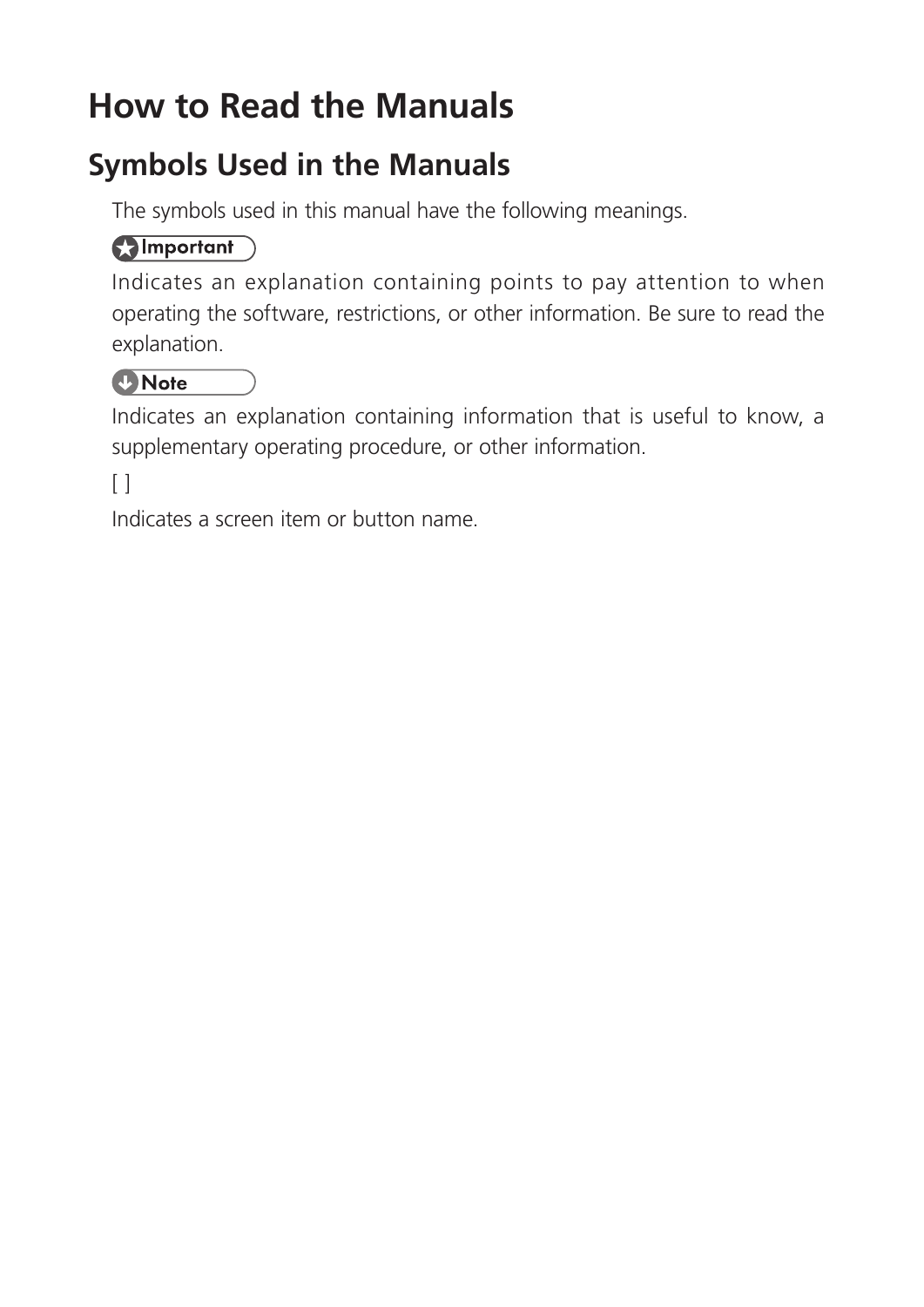#### **Disclaimer**

To the maximum extent permitted by applicable laws, in no event will the manufacturer be liable for any damages whatsoever arising out of failures of this product, losses of documents or data, or the use or non-use of this product and operation manuals provided with it.

Make sure that you always copy or have backups of important documents or data. Documents or data might be erased due to your operational errors or malfunctions of the machine. Also, you are responsible for taking protective measures against computer viruses, worms, and other harmful software.

#### **Notes**

The content of this manual is subject to change without notice.

There may be some differences between the illustrations and explanations in this manual and your product due to, for example, improvements or changes to the product.

Note that some of the illustrations or descriptions in this manual may vary due to changes for improvement in this application, iOS or iOS device.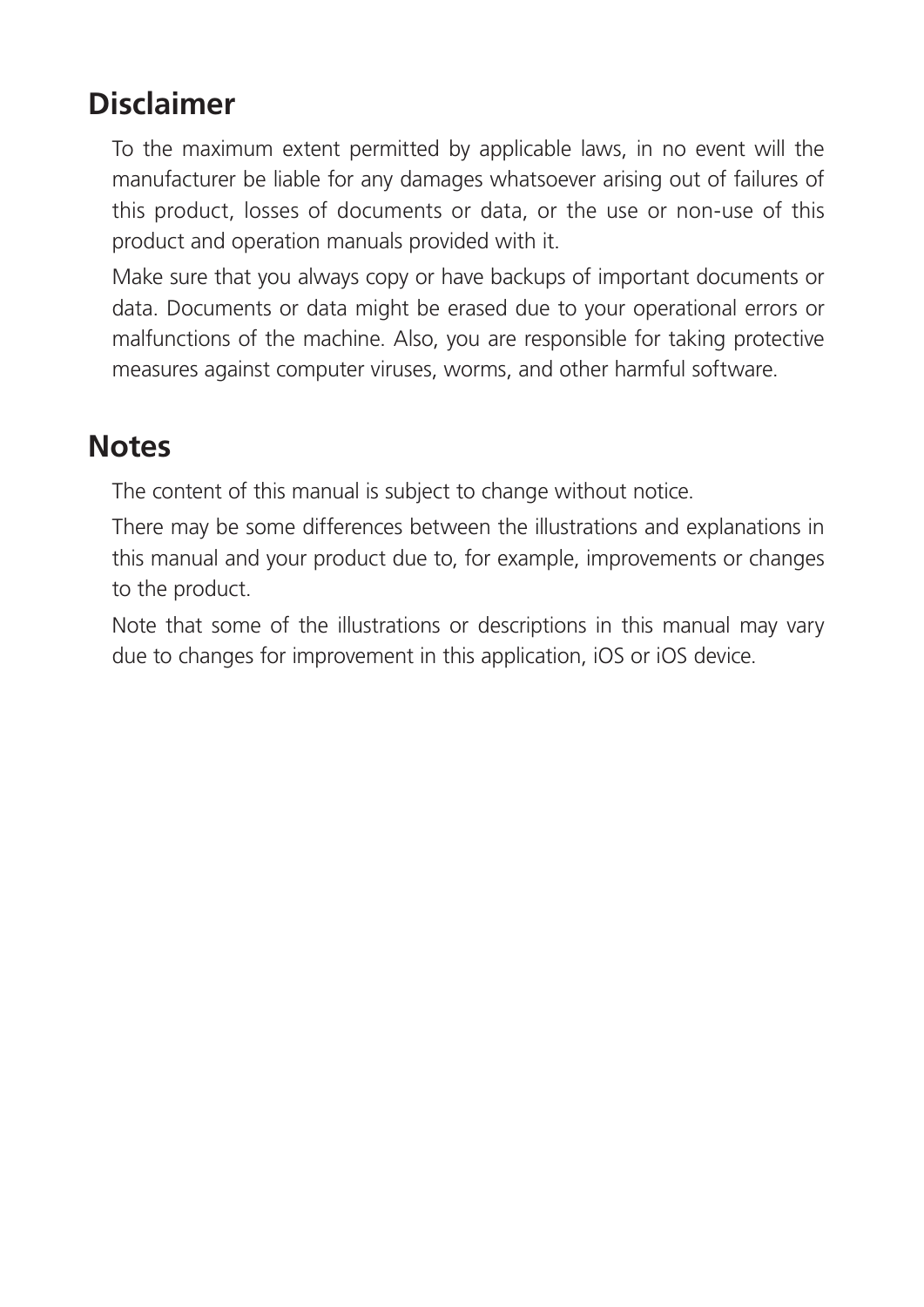#### **To Administrators**

RICOH Smart Device Connector allows users to access the machine remotely from an iOS smart device. The iOS application establishes a network connection with the machine using the network information registered to the QR code that is displayed on the Smart Operation Panel. Users can access the machine remotely via the established connection.

#### **Confirming the Network Connection Methods**

RICOH Smart Device Connector connects to a network either through an access point in the Intranet or by using the machine's Wi-Fi Direct function. The Wi-Fi Direct function allows users who cannot access the Intranet to connect directly to the machine and use RICOH Smart Device Connector.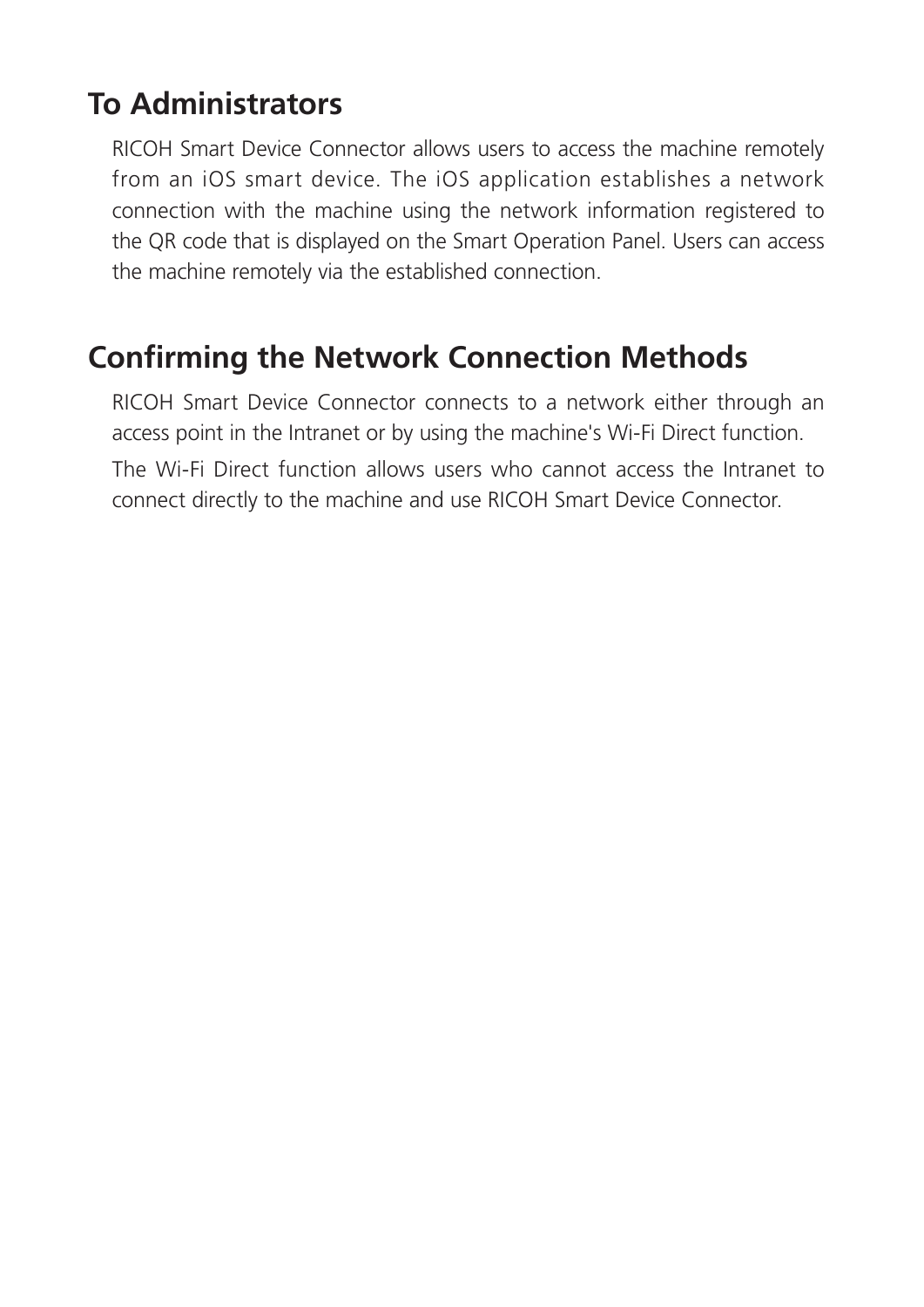# **Preparing the Machine for use with RICOH**

### **Smart Device Connector**

Before using a machine with RICOH Smart Device Connector, configure the machine accordingly.

Follow the steps below to configure the machine.

# **Creating and Installing a Device Certificate**

- 1. Log in as the network administrator from the Smart Operation Panel.
- 2. Press the [Home] key, and flick the screen to the left, and then press [User Tools].
- 3. Press [System Settings].
- 4. Press [Administrator Tools].
- 5. Press [▼Next] three times.
- 6. Press [Program / Delete Device Certificate].
- 7. Check that [Program] is selected.
- 8. Press [Certificate 1].
- 9. Make the necessary settings.

To use the device certificate for S/MIME, PDF Digital Signature, or PDF/A Digital Signature, enter the machine's administrator's e-mail address in the e-mail address setting.

- 10. Press [OK].
- 11. Log out.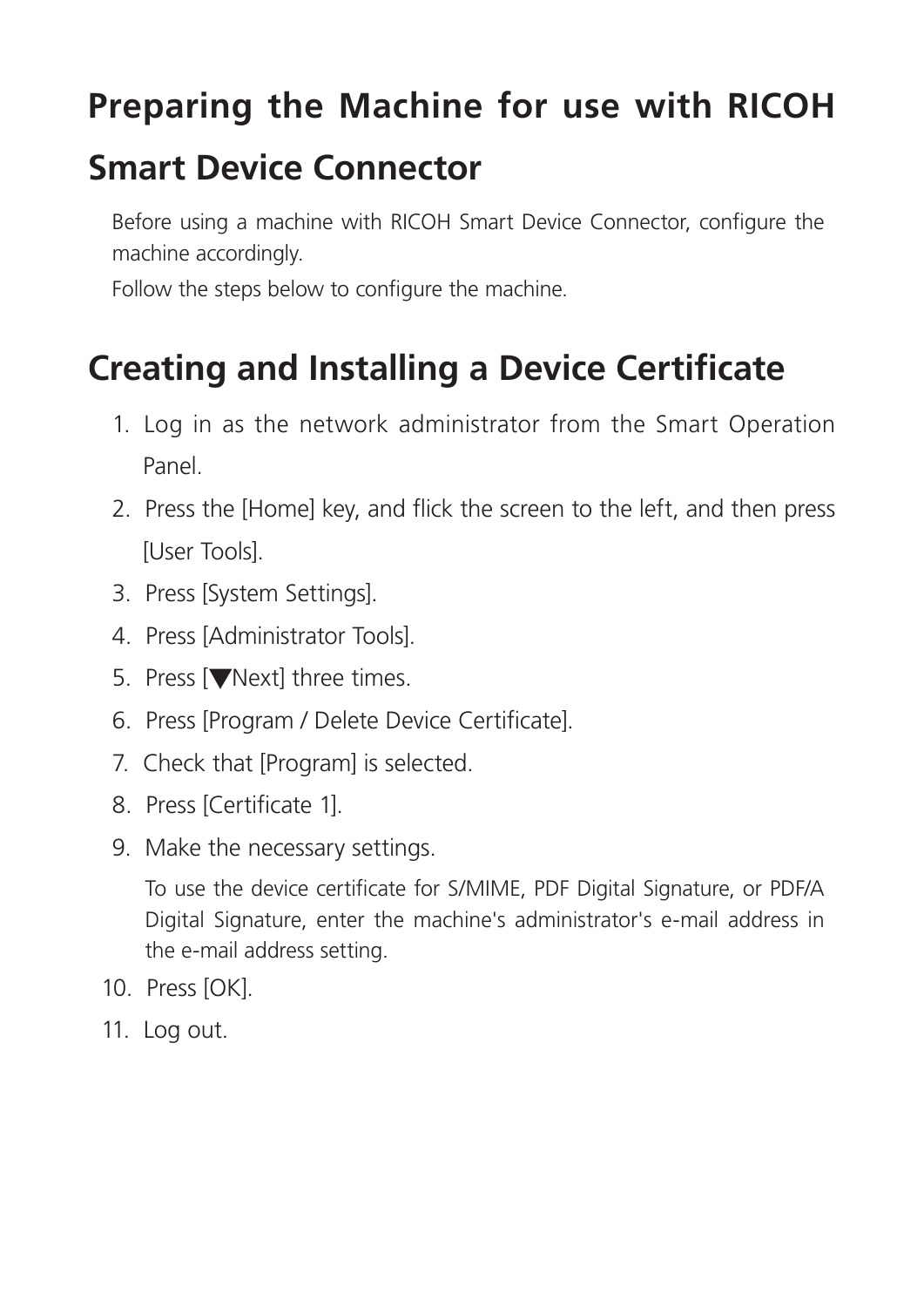# **Setting the SSL/TLS Encryption Mode**

- 1. Log in as the network administrator from the Smart Operation Panel.
- 2. Press the [Home] key, and flick the screen to the left, and then press [User Tools].
- 3. Press [System Settings].
- 4. Press [Interface Settings].
- 5. Press [VNext].
- 6. Press [Permit SSL/TLS Communication].
- 7. If you are using HTTP connection, select [Ciphertext/Cleartext]. If you are using HTTPS connection, select [Ciphertext Priority].
- 8. Press [OK].
- 9. Log out.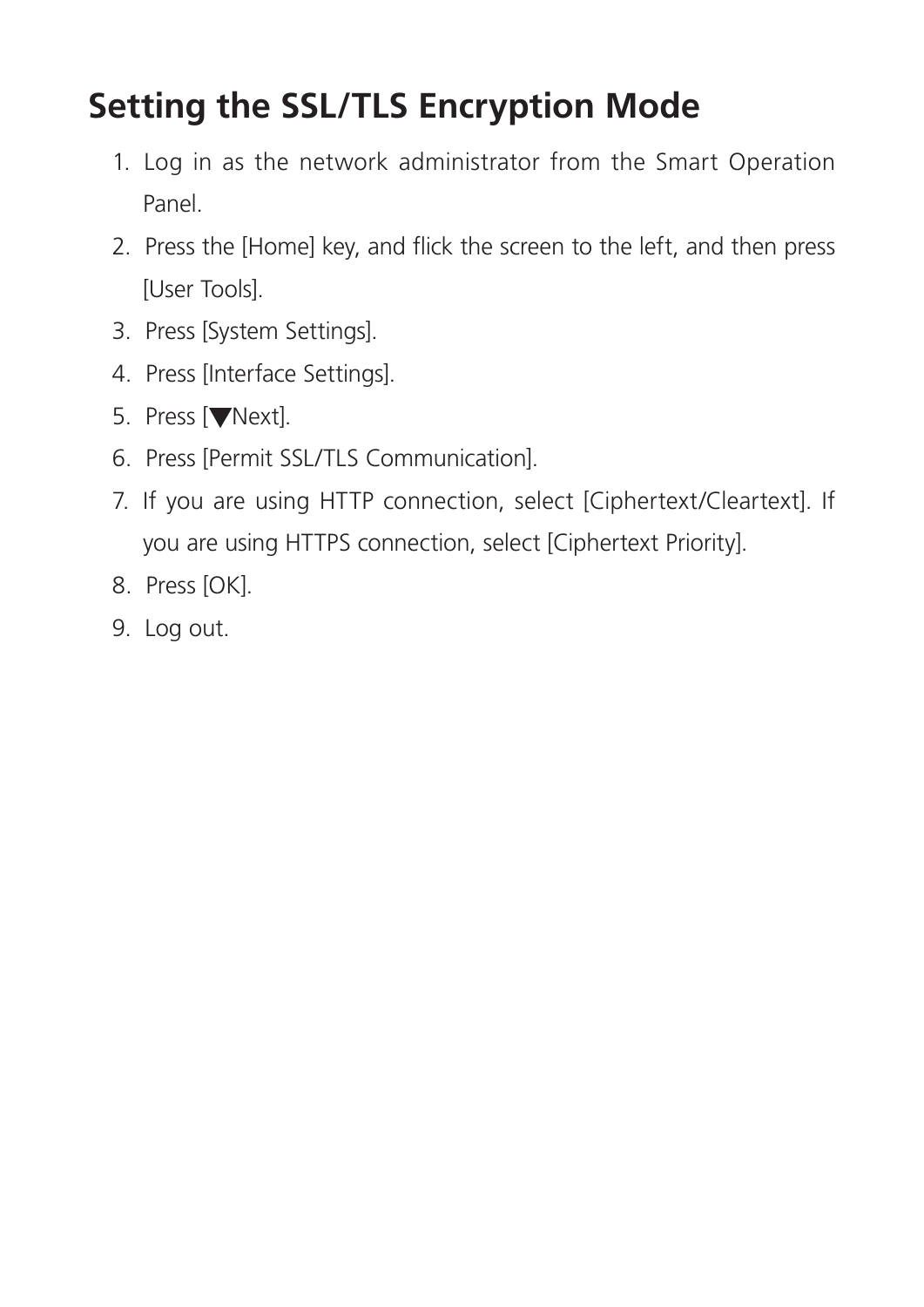# **Activating Wi-Fi Direct (only when Wi-Fi Direct is enabled)**

- 1. Log in as the network administrator from the Smart Operation Panel.
- 2. Press the [Home] key, and flick the screen to the left, and then press [Screen Features].
- 3. Press [Wireless & networks].
- 4. Press [Wi-Fi Direct Settings].
- 5. Select [Wi-Fi Direct].
- 6. Return to the [Wireless & networks] screen.
- 7. Press [Port Forwarding to Machine].
- 8. Press [Port Forwarding Settings].
- 9. Select [Port Forwarding].
- 10. Log out.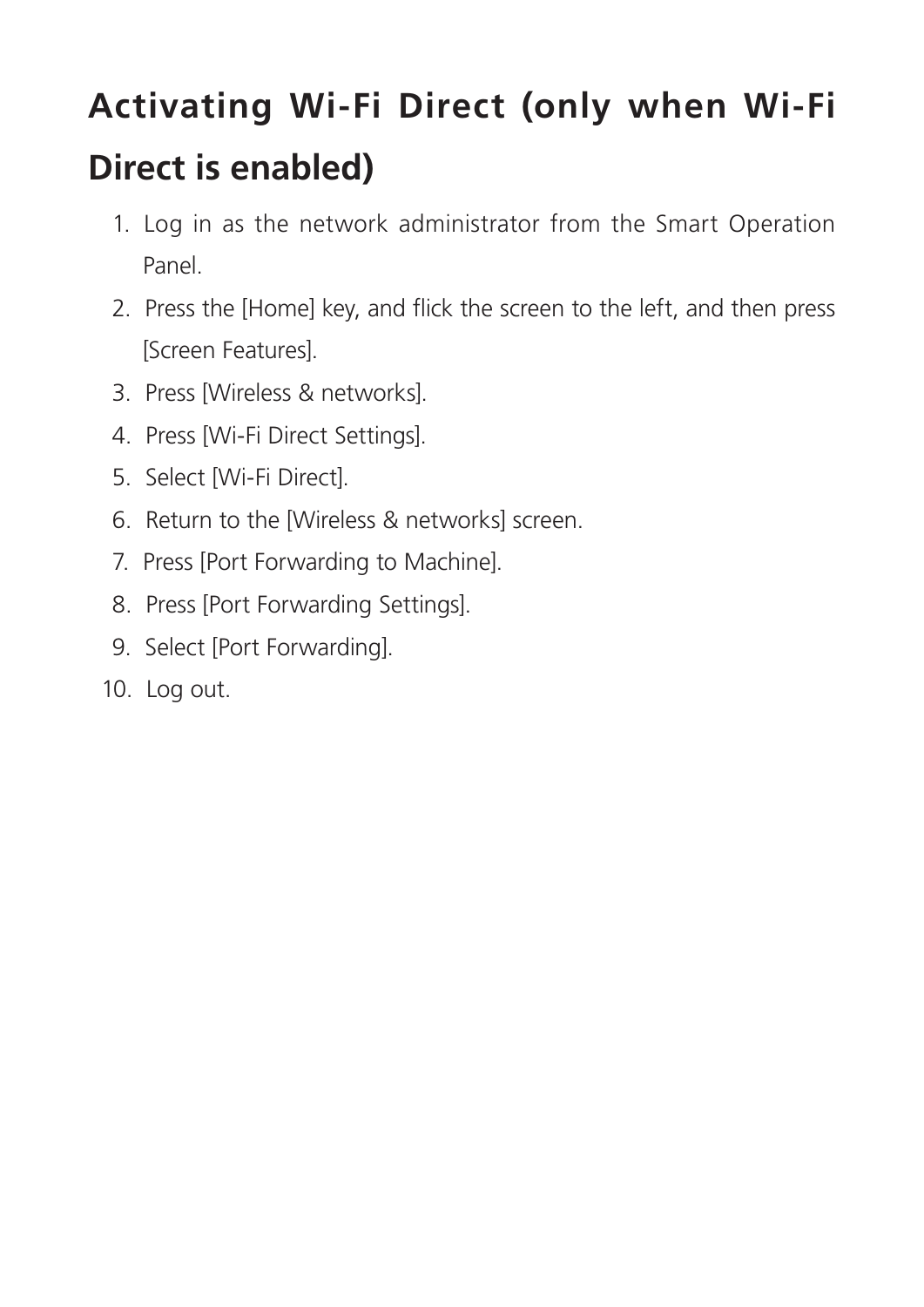# **Configuring the QR code**

- 1. Log in as the network administrator from the Smart Operation Panel.
- 2. Start [RICOH Smart Device Connector].
- 3. Press [Settings].
- 4. If you are using HTTPS connection, select [Use HTTPS Connection].
- 5. To allow users to access the machine via the Wi-Fi Direct connection, select [Allow Usage by Guest].
- 6. Press [OK].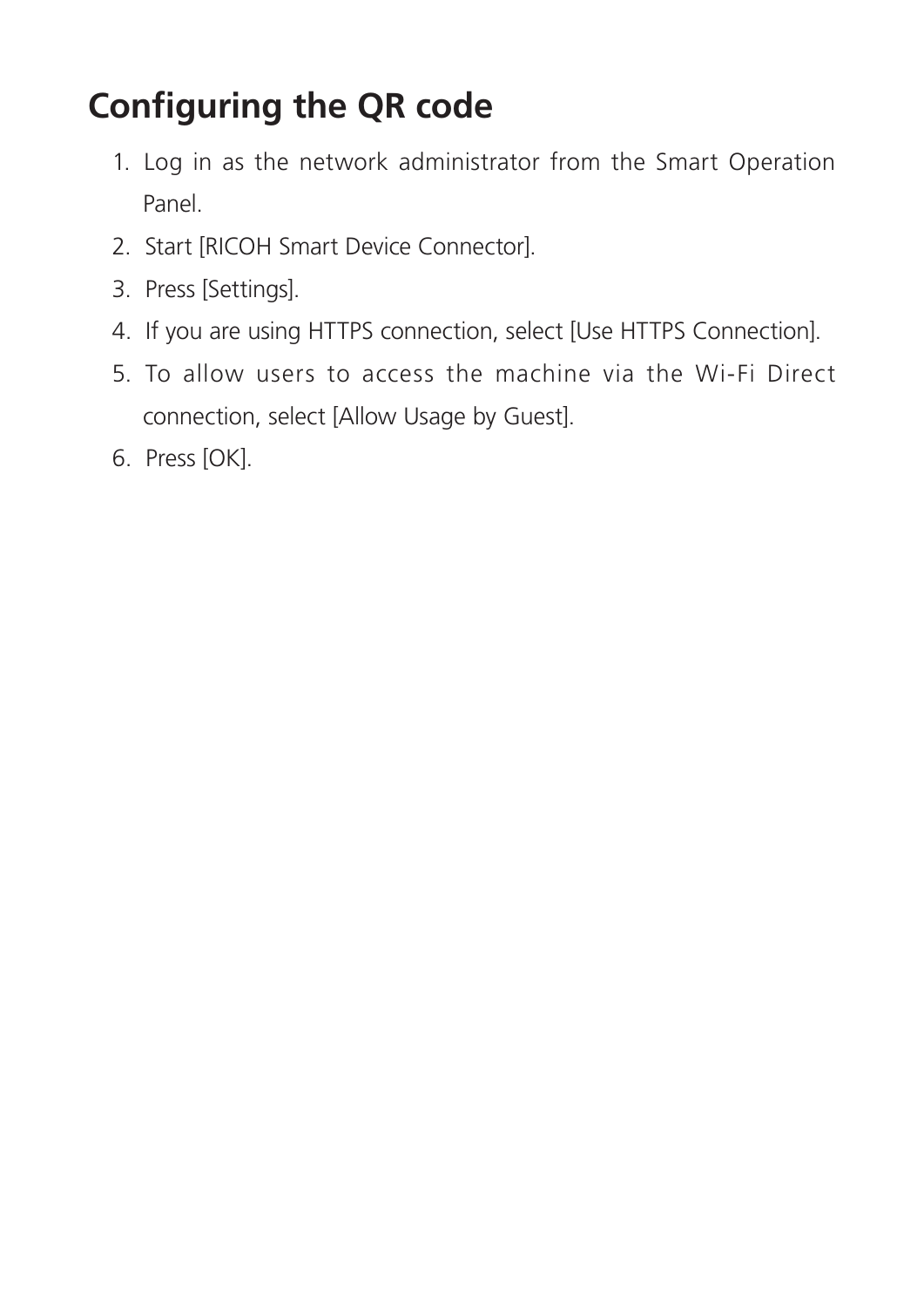# **Operation Workflow**

1. From the widget on the Smart Operation Panel, start RICOH Smart Device Connector, and then display the QR code on the display panel.

Perform Step 2 and the following procedures on the iOS device.

- 2. On the menu screen of RICOH Smart Device Connector, tap the function you want to use.
- 3. Specify the settings according to each function, such as the number of copies, the orientation of the original, or duplex printing.
- 4. When using the copier, scanner, or fax function, set the original on the machine.
- 5. Tap [Tap for Next] to display the QR code scanning screen.
- 6. Scan the QR code that is displayed on the display panel.

If a message prompting you to install the profile appears, tap [OK] to install the profile.

The function you specify using RICOH Smart Device Connector is performed.

#### **D** Note

• When [User Authentication] is enabled on the machine, tap [ … ] on the menu screen, and then enter the user code or user name and password for authentication in the [Authentication Settings] screen.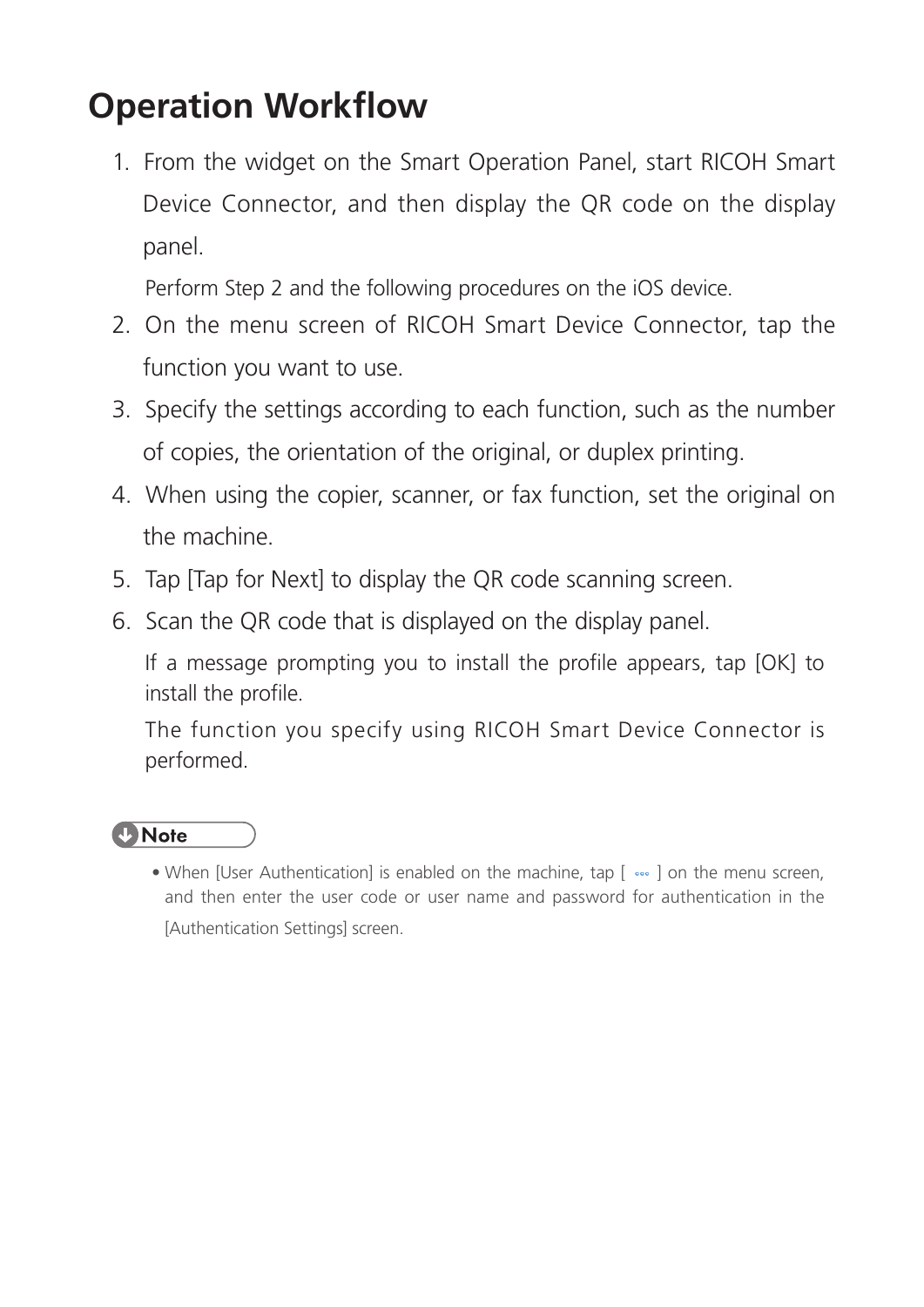## **Features of RICOH Smart Device Connector**

RICOH Smart Device Connector allows users to access the machine from your iOS smart device.

### **Store machine settings in and transfer them to an iOS smart device**

- You can use your iOS smart device to configure a machine without using the control panel of the machine. Storing pre-configured settings in your iOS smart device allows you to apply the settings without operating the control panel of the machine.
- The machine settings that are specified on an iOS smart device can be stored as a "program", which can be loaded later and applied to a machine. By storing and applying your preferences, you can use different machines with the same settings that you usually use.

### **Use the address book of an iOS smart device for the**

#### **fax and scanner functions**

- You can use the address book of your iOS smart device to specify the destination when using the fax and scanner functions.
- You do not have to register destinations in the address book of a machine.

#### **Save scanned data to an iOS smart device**

- You can save the data scanned on a machine to your iOS smart device. Scanned data can be saved as a JPEG or PDE file.
- A list and preview of the data stored in an iOS smart device can be viewed in RICOH Smart Device Connector.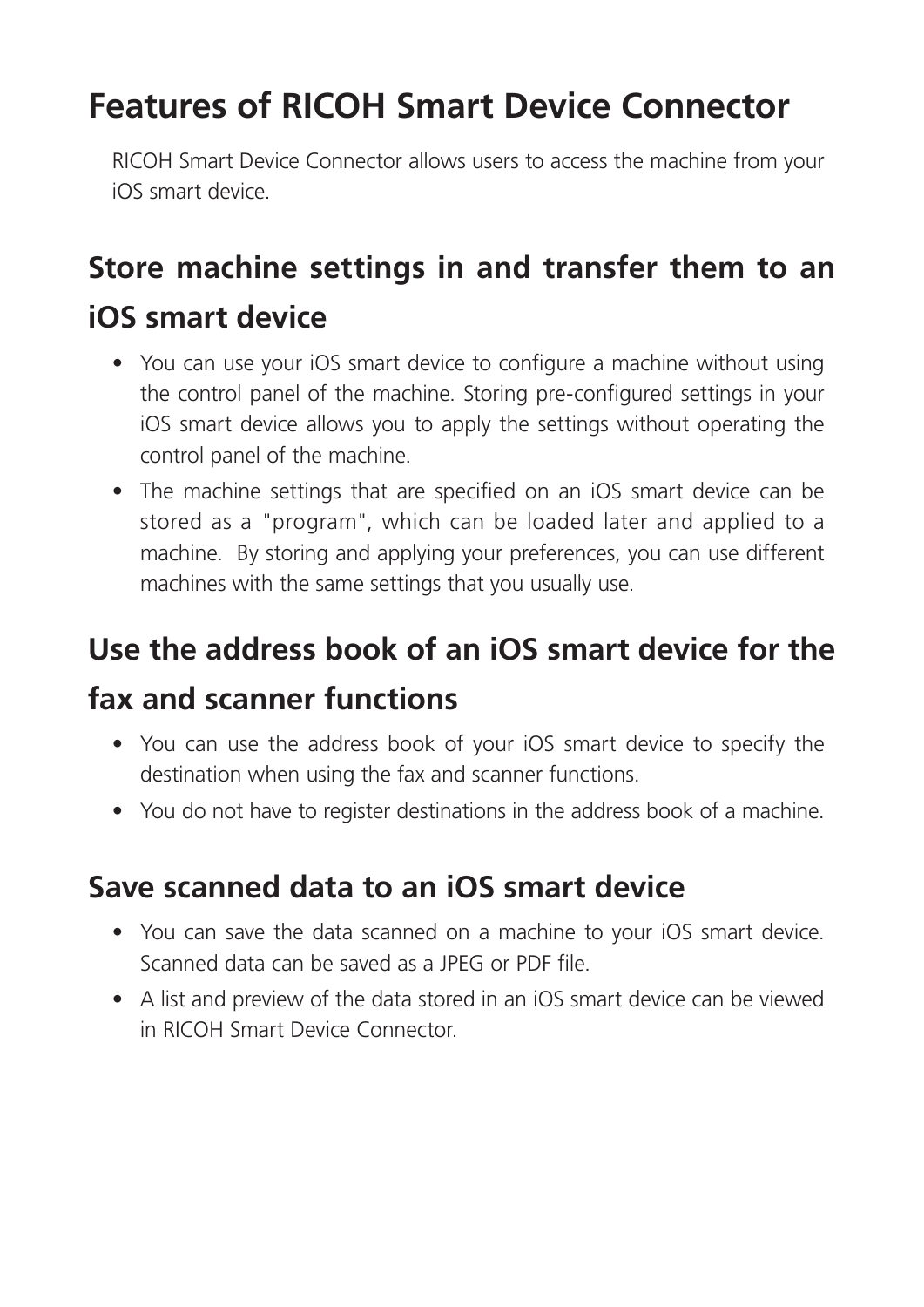### **Print photos and documents stored in an iOS smart**

#### **device**

- You can print documents and photos that are stored in your iOS smart device on a machine.
	- You can print image data from your photo album.
	- You can only print documents in PDF format.
- You can select and print one or more photos at a time.

# **Access Web Image Monitor from an iOS smart device**

• You can access Web Image Monitor of a machine from your iOS smart device and check the machine status.

#### **D** Note

- If the iOS smart device is connected to the Internet through a proxy in an intranet, this application may not be able to connect to Web Image Monitor.
- Some functions in Web Image Monitor may not work correctly.

# **Configure User Authentication**

• You can restrict users who can access the machine from this application by enabling user authentication (basic authentication) and registering user names and passwords.

To allow unregistered users to access the machine, create a guest account.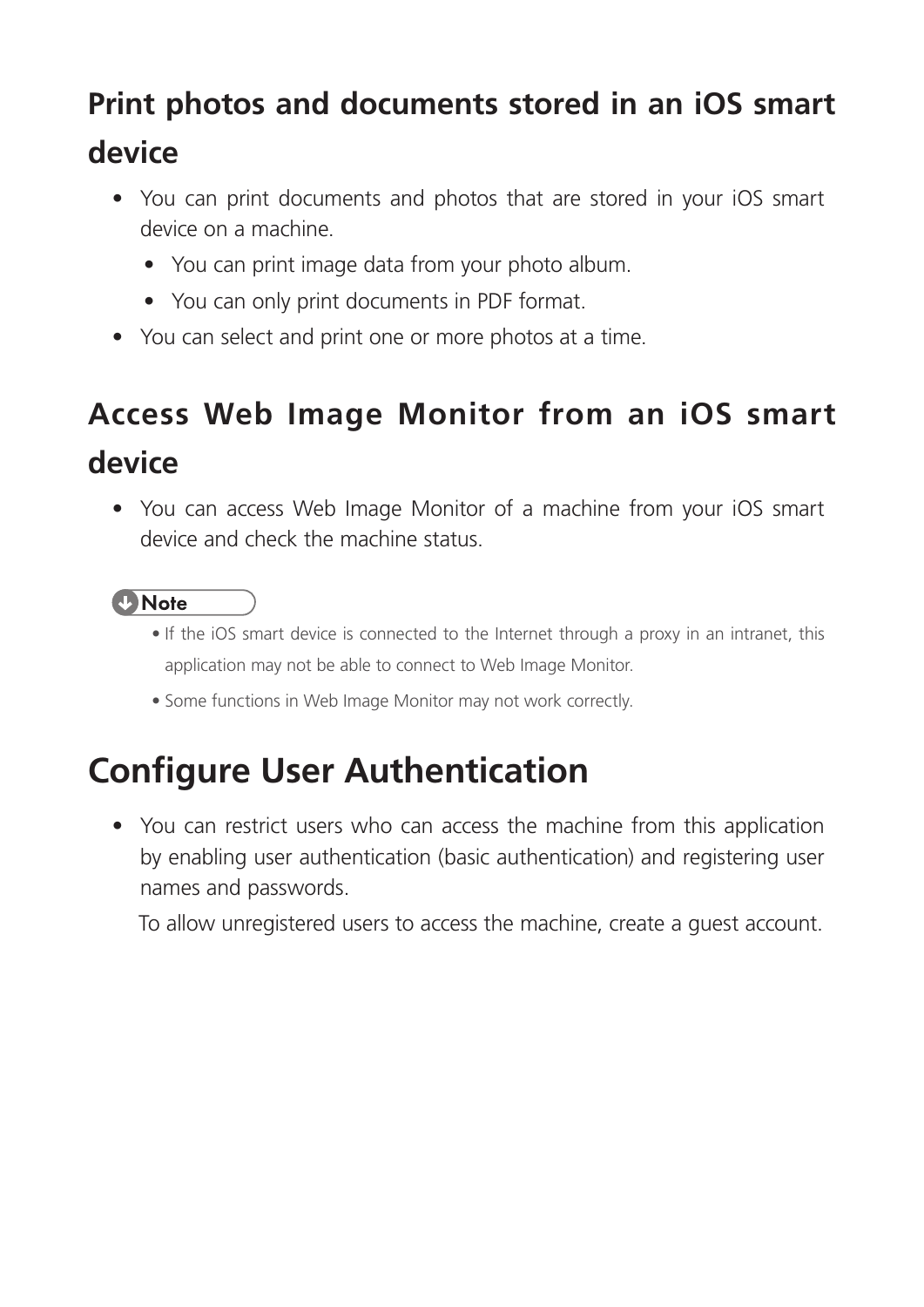# **Copy**

You can specify the following settings in this application:

| Setting Item         | Description                                                                                      |
|----------------------|--------------------------------------------------------------------------------------------------|
| Copies               | Specify the number of print copies.                                                              |
|                      | The default is "1".                                                                              |
|                      | Specify up to 99.                                                                                |
| Color                | Specify the color mode to print.                                                                 |
|                      | The default setting is $[B \& W]$ .                                                              |
| Original Orientation | Specify the orientation of the original.                                                         |
|                      | The default is [Readable Direction].                                                             |
| 2 Sided              | Specify whether to make copies on both sides<br>of the paper, and specify the binding direction. |
|                      | The default is $[1 \text{ Sided} \rightarrow 1 \text{ Sided}]$ .                                 |
| Combine              | Specify the number of pages to print on a                                                        |
|                      | single sheet of paper.                                                                           |
|                      | The default is [Off].                                                                            |
| Paper Tray           | Specify the input tray.                                                                          |
|                      | The default is [Auto Paper Select].                                                              |



• Use the auto document feeder (ADF) if the original you want to copy is printed on both sides or consists of multiple pages. When you place the original to be copied on the exposure glass, the settings for this application needs to be specified for each page. If you are using a machine without the ADF to copy an original of multiple pages, specify settings on the machine instead of using this application.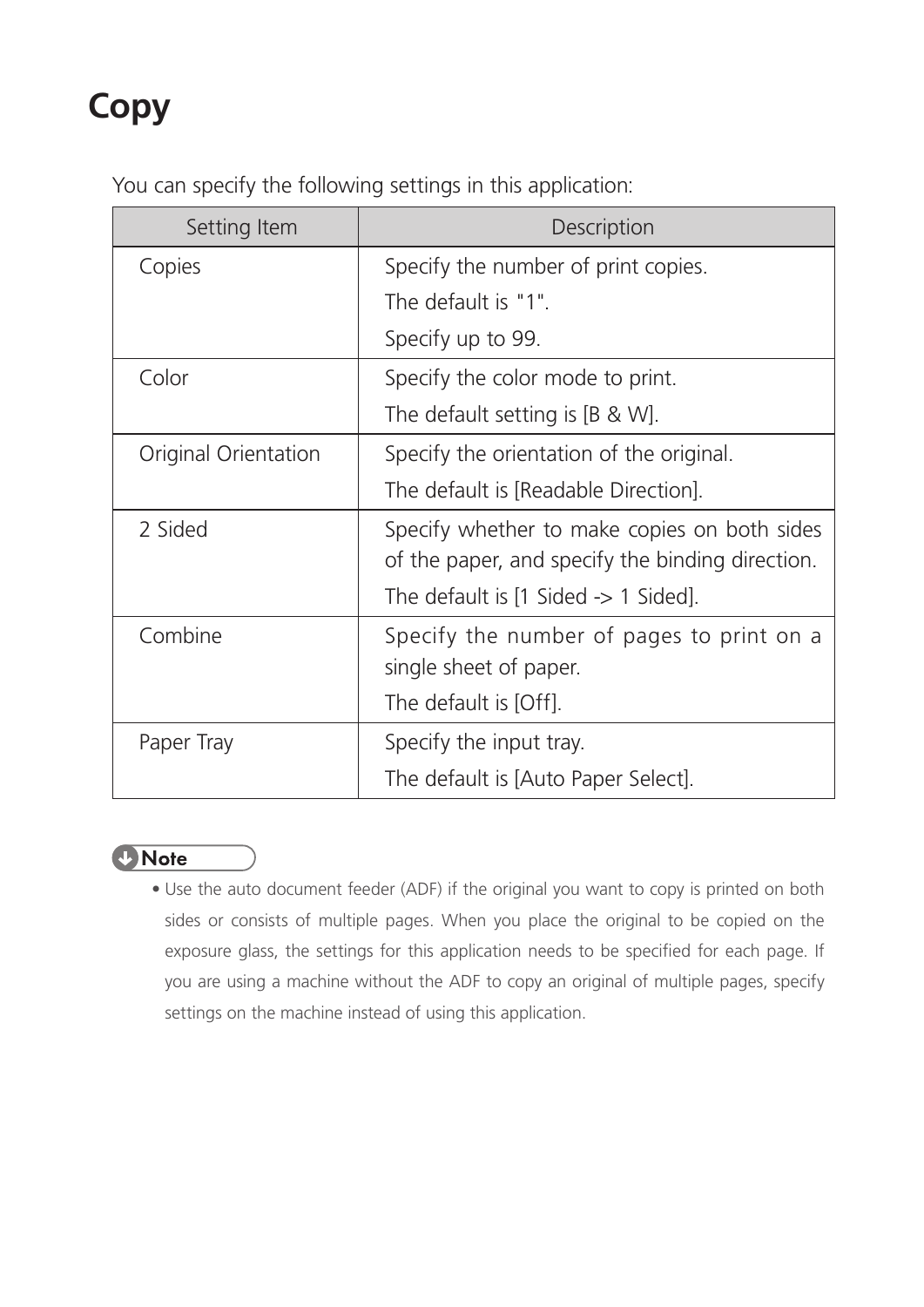# **Scan**

| Setting Item         | Description                                                                                                                                                                                    |  |
|----------------------|------------------------------------------------------------------------------------------------------------------------------------------------------------------------------------------------|--|
| <b>Address</b>       | Specify the location where the scanned data is<br>saved.                                                                                                                                       |  |
|                      | The default is [This Device].                                                                                                                                                                  |  |
|                      | Select [This Device] to save the scanned data to<br>the iOS smart device.                                                                                                                      |  |
|                      | Select [Send Email via Machine] to send the<br>scanned data via e-mail to the specified e-mail<br>address. You can select the e-mail address<br>from the address book of the iOS smart device. |  |
|                      | When specifying [Send Email via Machine],<br>configure the settings with [File Transfer<br>Settings] in the machine as follows:                                                                |  |
|                      | Specify [Administrator's Email Address]                                                                                                                                                        |  |
|                      | Specify [On] for [Auto Specify Sender Name]                                                                                                                                                    |  |
| Original Type        | Specify the type of scanning to use.                                                                                                                                                           |  |
|                      | The default is [B&W Text/Line Art].                                                                                                                                                            |  |
| Resolution           | Specify the output resolution.                                                                                                                                                                 |  |
|                      | The default is [200dpi].                                                                                                                                                                       |  |
| File Type            | Specify the format to save scanned data.                                                                                                                                                       |  |
|                      | The default is [JPEG].                                                                                                                                                                         |  |
| Scan Size            | Specify the size of the original to scan.                                                                                                                                                      |  |
|                      | The default is [Auto Detect].                                                                                                                                                                  |  |
| Original Sides       | Specify whether to scan both sides of the<br>original using the ADF.                                                                                                                           |  |
|                      | The default is [1 Sided].                                                                                                                                                                      |  |
| Original Orientation | Specify the orientation of the original.                                                                                                                                                       |  |
|                      | The default is [Readable Direction].                                                                                                                                                           |  |

You can specify the following settings in this application: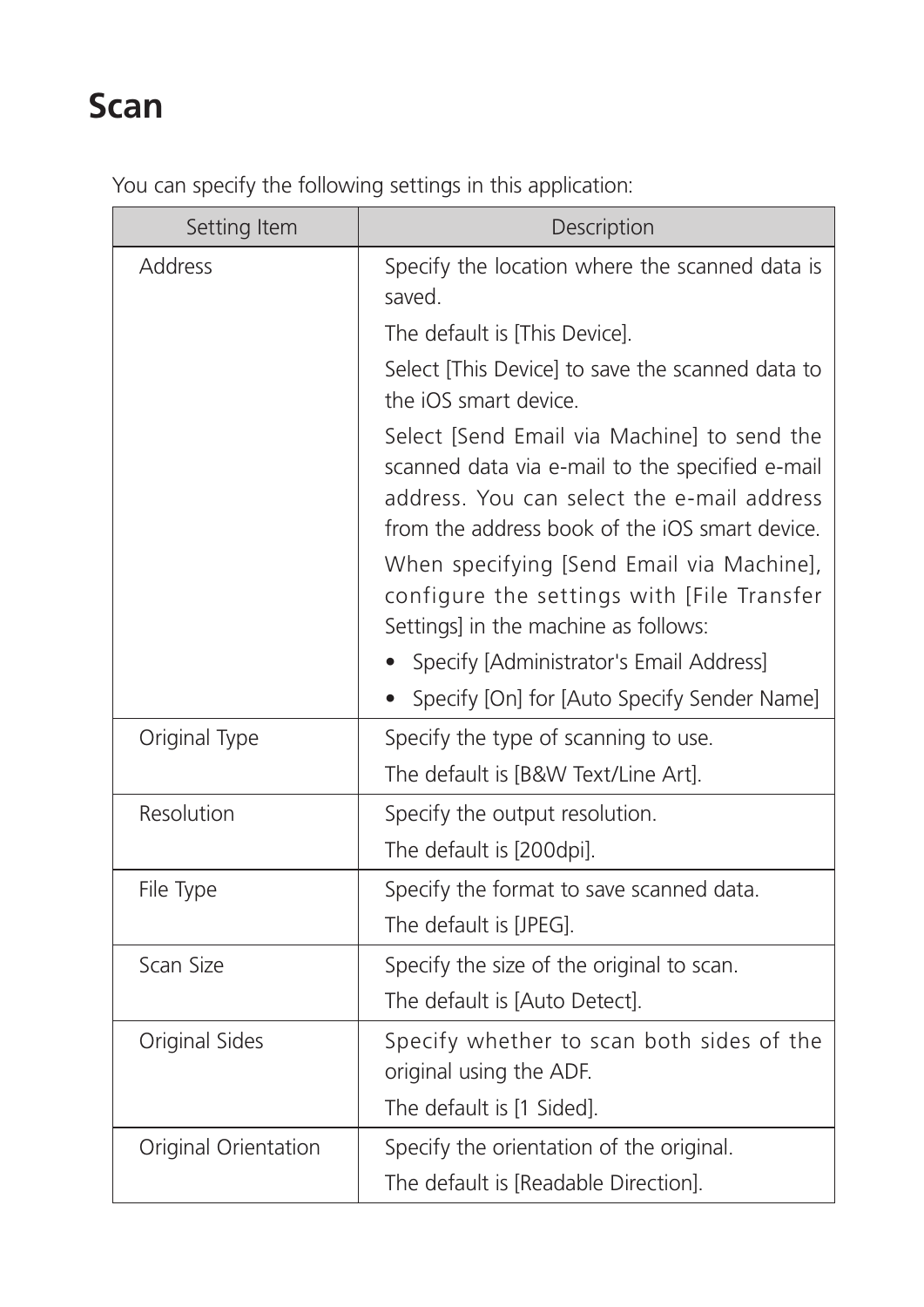#### **U** Note

- Use the auto document feeder (ADF) if the original you want to scan is printed on both sides of the paper or consists of multiple pages. When you scan the original using the exposure glass, specify the settings of this application for each page. If you are using a machine without the ADF to scan a multiple page original, specify settings on the machine instead of using this application.
- If the original you want to scan consists of many pages, or the scan resolution is set too high, scanning may take a long time. Also, the application may be suspended unintentionally due to insufficient memory on the iOS smart device. If normal scanning cannot be performed, scan fewer pages at one time, or reduce the scan resolution.
- Operate the machine to view the job history log of [Send Email via Machine].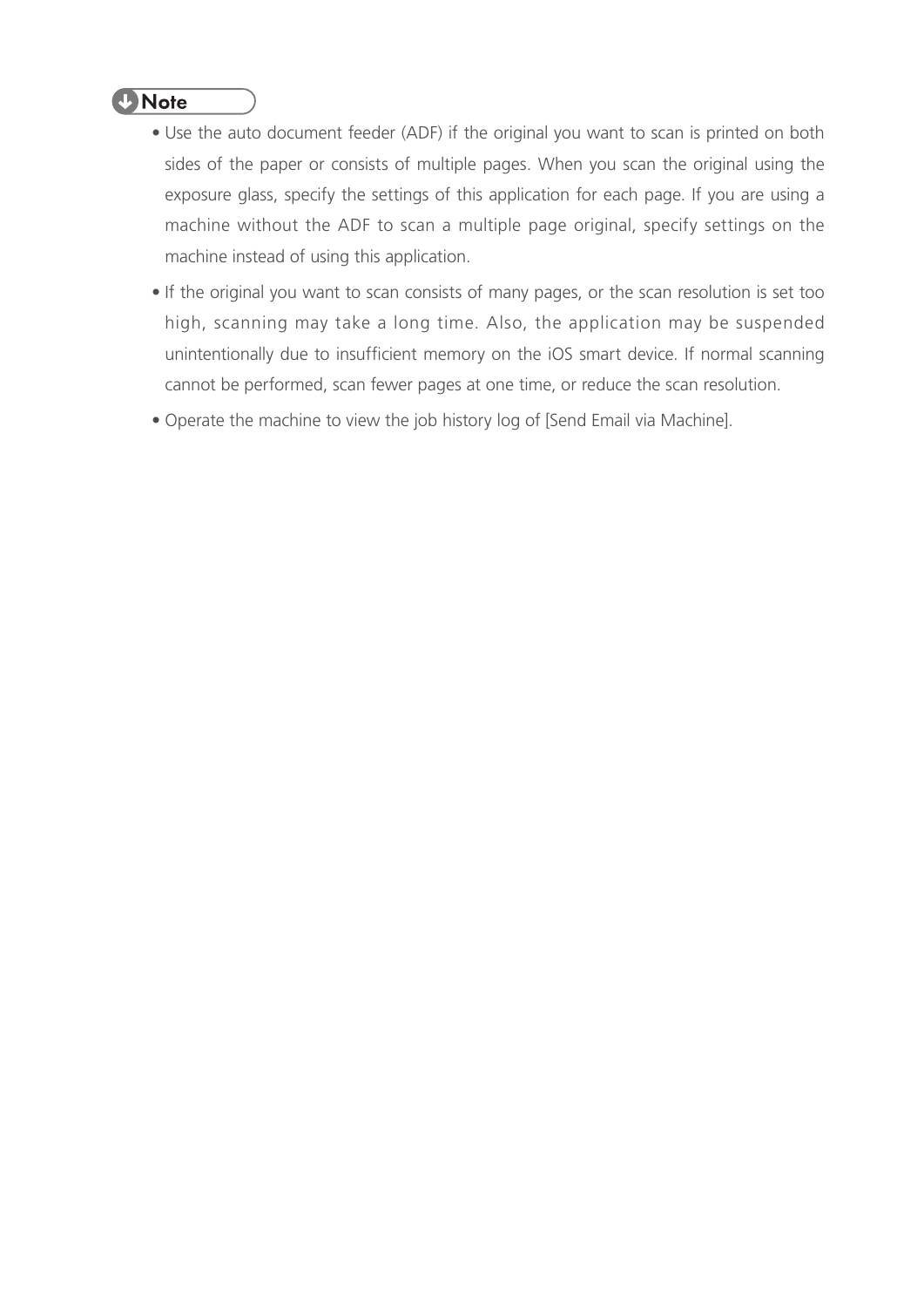### **Fax**

You can specify the following settings in this application:

| Setting Item         | Description                                                                                                                         |
|----------------------|-------------------------------------------------------------------------------------------------------------------------------------|
| <b>Address</b>       | Specify the fax destination of the scanned<br>data. You can select the fax number from the<br>address book of the iOS smart device. |
| Original Type        | Specify the type of scanning to use.                                                                                                |
|                      | The default is [Text].                                                                                                              |
| Resolution           | Specify the output resolution.                                                                                                      |
|                      | The default is [Normal].                                                                                                            |
| Scan Size            | Specify the size of the original.                                                                                                   |
|                      | The default is [Auto Detect].                                                                                                       |
| Original Sides       | Specify whether to scan both sides of the<br>original using the ADF.                                                                |
|                      | The default is [1 Sided].                                                                                                           |
| Original Orientation | Specify the orientation of the original.                                                                                            |
|                      | The default is [Readable Direction].                                                                                                |

#### *D* Note

- Use the auto document feeder (ADF) if the original you want to send by fax is printed on both sides or consists of multiple pages. When you place the original to be faxed on the exposure glass, the settings for this application needs to be specified for each page. If you are using a machine without the ADF to fax an original of multiple pages, specify settings on the machine instead of using this application.
- Operate the machine to view the fax transmission history.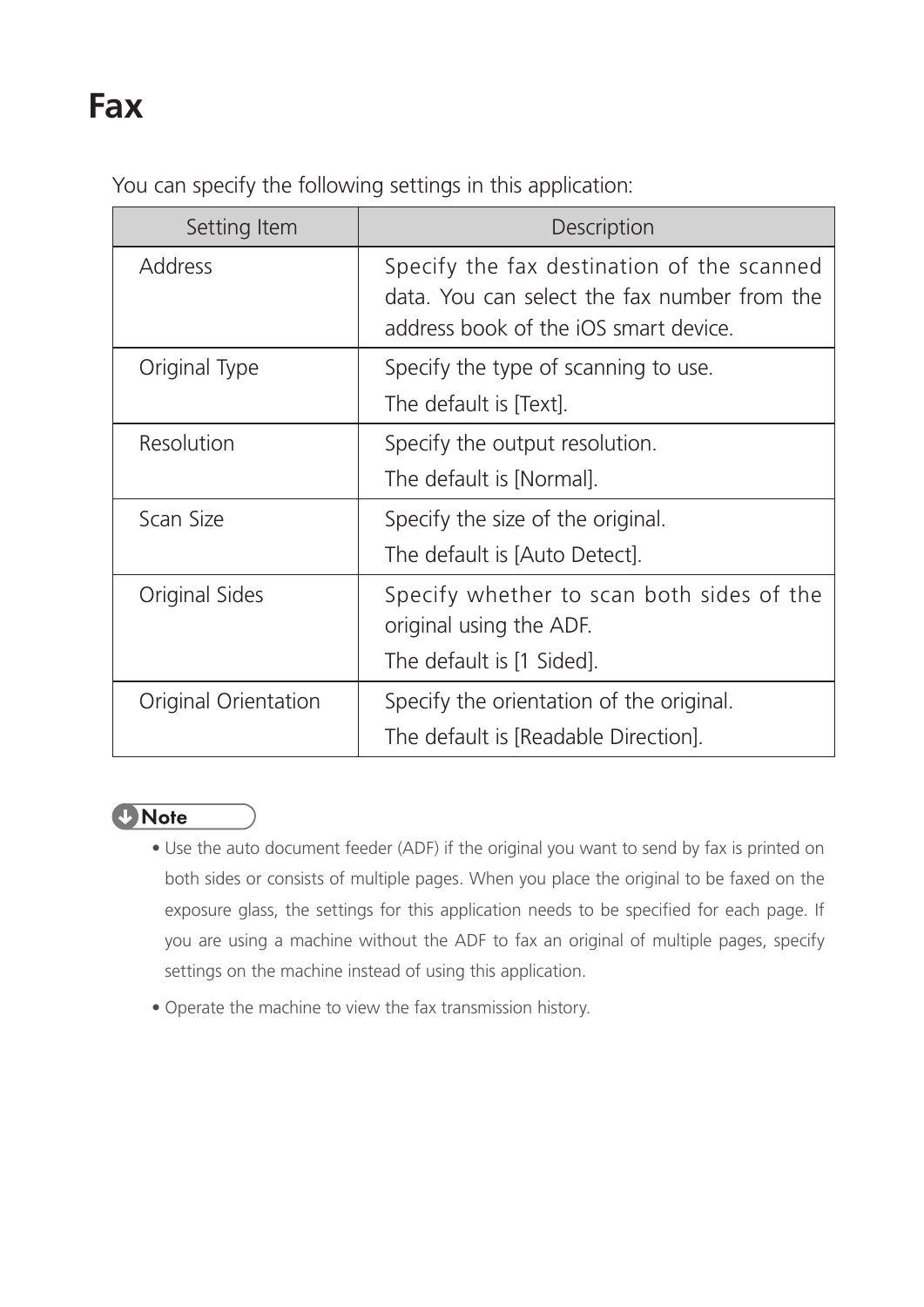# **Print**

#### **A**Important

• To use printer functions, install RICOH Smart Device Print&Scan. A message prompting you to install the application appears if no application is installed or an older version of an application is installed on your iOS smart device. If a message prompting you to install the iOS application appears, tap [OK] to install RICOH Smart Device Print&Scan.

#### **"Print Photograph" Settings**

| Setting Item | Description                                                                                |
|--------------|--------------------------------------------------------------------------------------------|
| Copies       | Specify the number of copies to print.<br>The default value is "1".                        |
|              | Specify up to 99.                                                                          |
| Color/B&W    | Specify whether to print documents in color or<br>black and white.                         |
|              | The default is [Color].                                                                    |
| Paper Size   | Specify the paper size.                                                                    |
|              | The default is $[A4 (210 \times 297 \text{ mm})]$ .                                        |
| Orientation  | Specify the orientation of the original.                                                   |
|              | The default is [Vertical].                                                                 |
| 2 Sided      | Specify whether to print on both sides of the<br>paper, and specify the binding direction. |
|              | The default is [1 Sided].                                                                  |
| Staple       | Specify whether to staple the output sheets,<br>and specify the staple position.           |
|              | The default is [Off].                                                                      |
| Job Type     | Specify the print method. To print the file<br>immediately, select [Normal Print].         |
|              | To save the file to the machine and protect it<br>with a password, select [Locked Print].  |
|              | The default is [Normal Print].                                                             |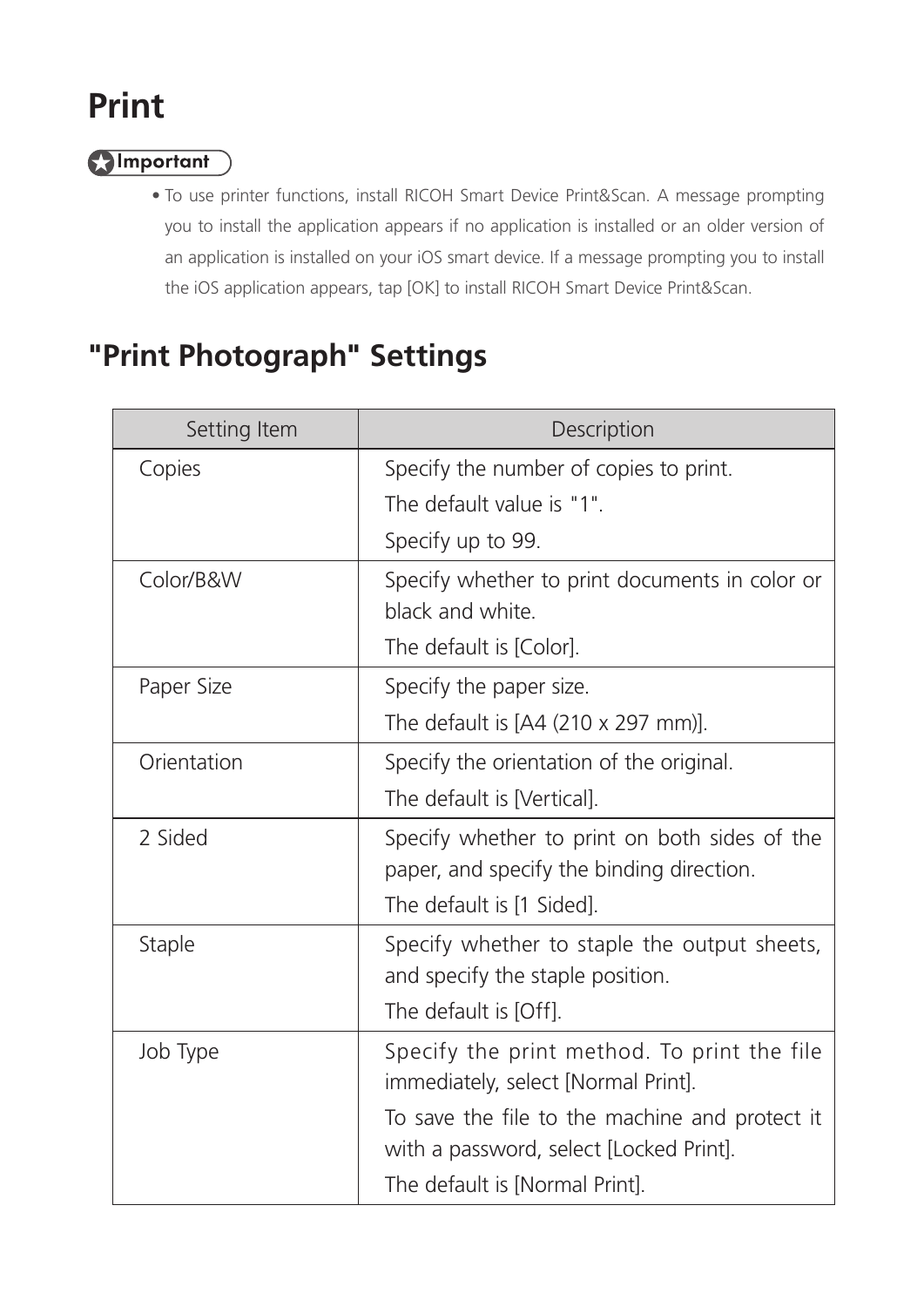| Setting Item          | <b>Description</b>                                                 |
|-----------------------|--------------------------------------------------------------------|
| Print User ID         | Specify the user ID when setting [Job Type] to<br>[Locked Print].  |
|                       | Enter up to 8 alphanumeric characters.                             |
| Locked Print Password | Specify the password when setting [Job Type]<br>to [Locked Print]. |
|                       | Enter a 4- to 8-digit number.                                      |

#### **U** Note

• Operate the machine to view the print job history.

# **"Print Document" Settings**

| Setting Item  | Description                                                                                                             |
|---------------|-------------------------------------------------------------------------------------------------------------------------|
| Copies        | Specify the number of copies to print.                                                                                  |
|               | The default value is "1".                                                                                               |
|               | Specify up to 99.                                                                                                       |
| Color/B&W     | Specify whether to print documents in color or<br>black and white.                                                      |
|               | The default is [Color].                                                                                                 |
| Paper Size    | Specify the paper size.                                                                                                 |
|               | The default is $[A4 (210 \times 297 \text{ mm})]$ .                                                                     |
| 2 Sided       | Specify whether to print on both sides of the<br>paper, and specify the binding direction.<br>The default is [1 Sided]. |
| <b>Staple</b> | Specify whether to staple the output sheets,<br>and specify the staple position.<br>The default is [Off].               |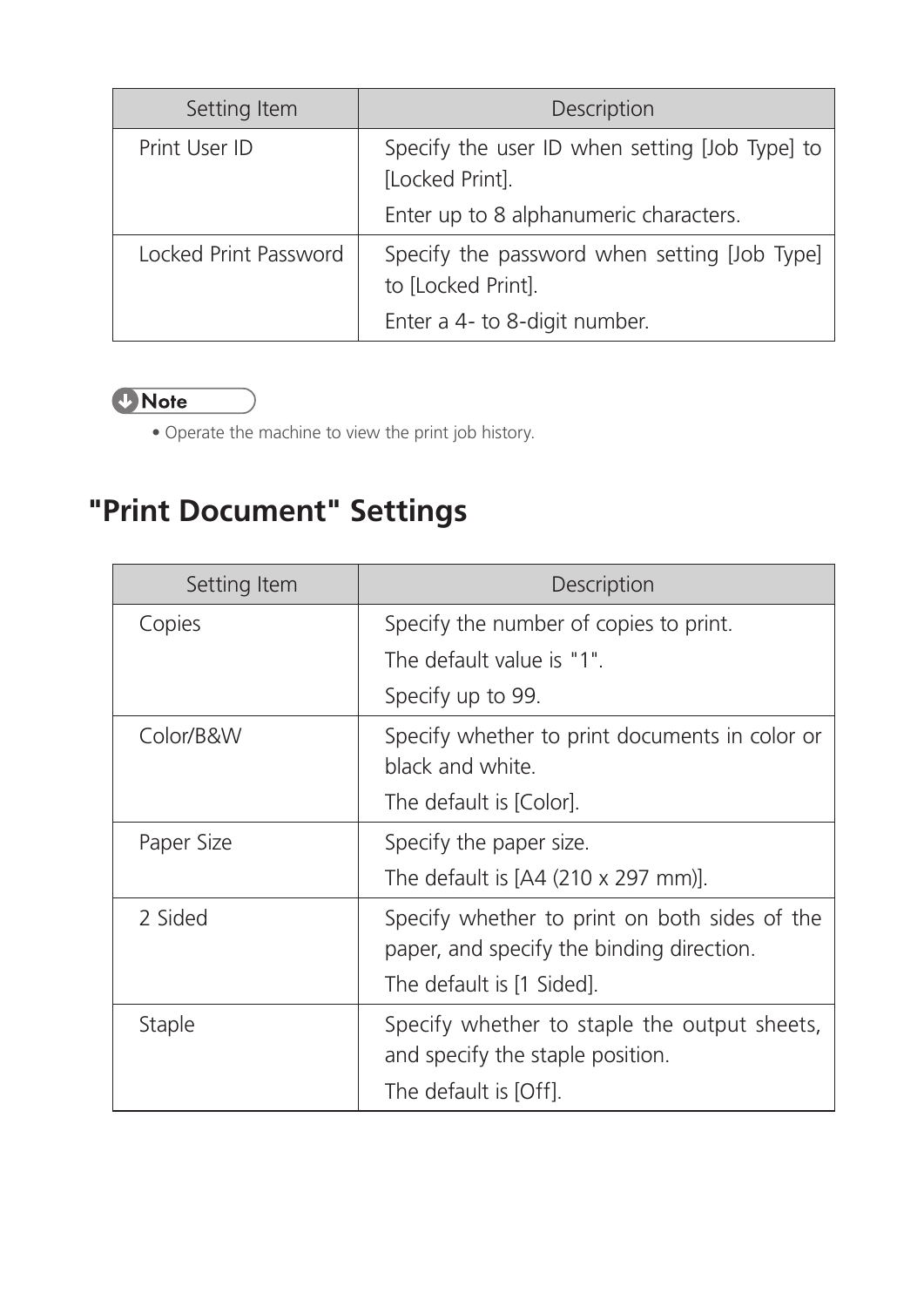| Setting Item          | Description                                                                               |
|-----------------------|-------------------------------------------------------------------------------------------|
| Job Type              | Specify the print method. To print the file<br>immediately, select [Normal Print].        |
|                       | To save the file to the machine and protect it<br>with a password, select [Locked Print]. |
|                       | The default is [Normal Print].                                                            |
| Print User ID         | Specify the user ID when setting [Job Type] to<br>[Locked Print].                         |
|                       | Enter up to 8 alphanumeric characters.                                                    |
| Locked Print Password | Specify the password when setting [Job Type]<br>to [Locked Print].                        |
|                       | Enter a 4- to 8-digit number.                                                             |
| Combine               | Specify the number of pages to print on a<br>single sheet of paper.                       |
|                       | The default is [Off].                                                                     |
| Start Page            | Specify the start page of the range to print.                                             |
|                       | The default is [1].                                                                       |
| End Page              | Specify the end page of the range to print.                                               |
|                       | The default is the total number of pages in the<br>PDF file.                              |



• Operate the machine to view the print job history.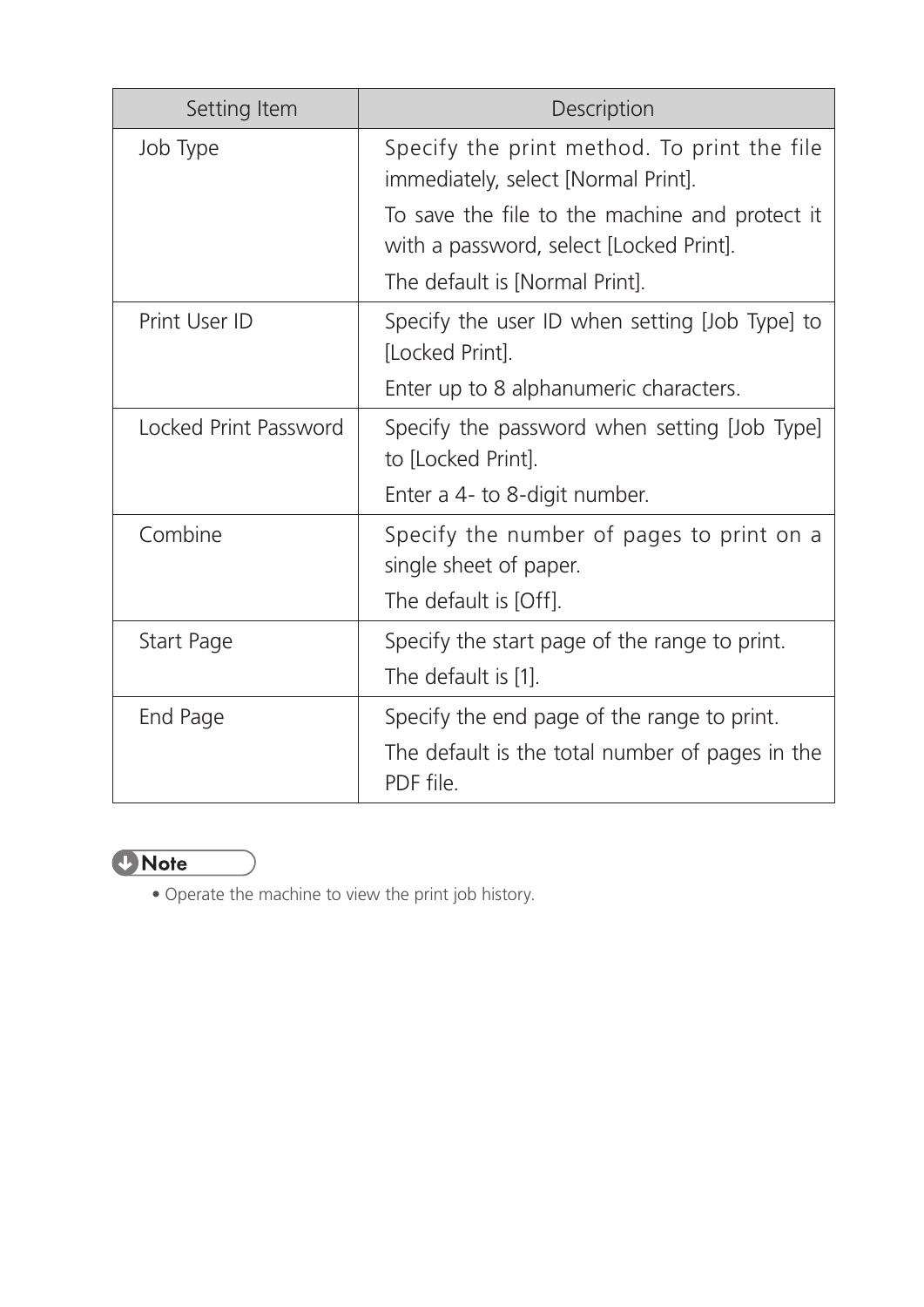# **Registering Frequently Used Settings**

You can save your preferences for each function as a "program", which can be loaded later and easily applied to a machine.

- 1. In the setting screen of the copier, scanner, fax or printer function, check the settings that you want to save as a program.
- 2. Tap  $[\; \star \; ]$ .
- 3. Enter the program name.
- 4. Select the icon to be shown in the list.
- 5. Tap [Register].

#### *D* Note

- To apply a stored program, tap [Program] in the menu screen, and tap the name of the program.
- To delete a stored program, tap [Program] in the menu screen, and then tap [Edit] to select the program(s) you want to delete.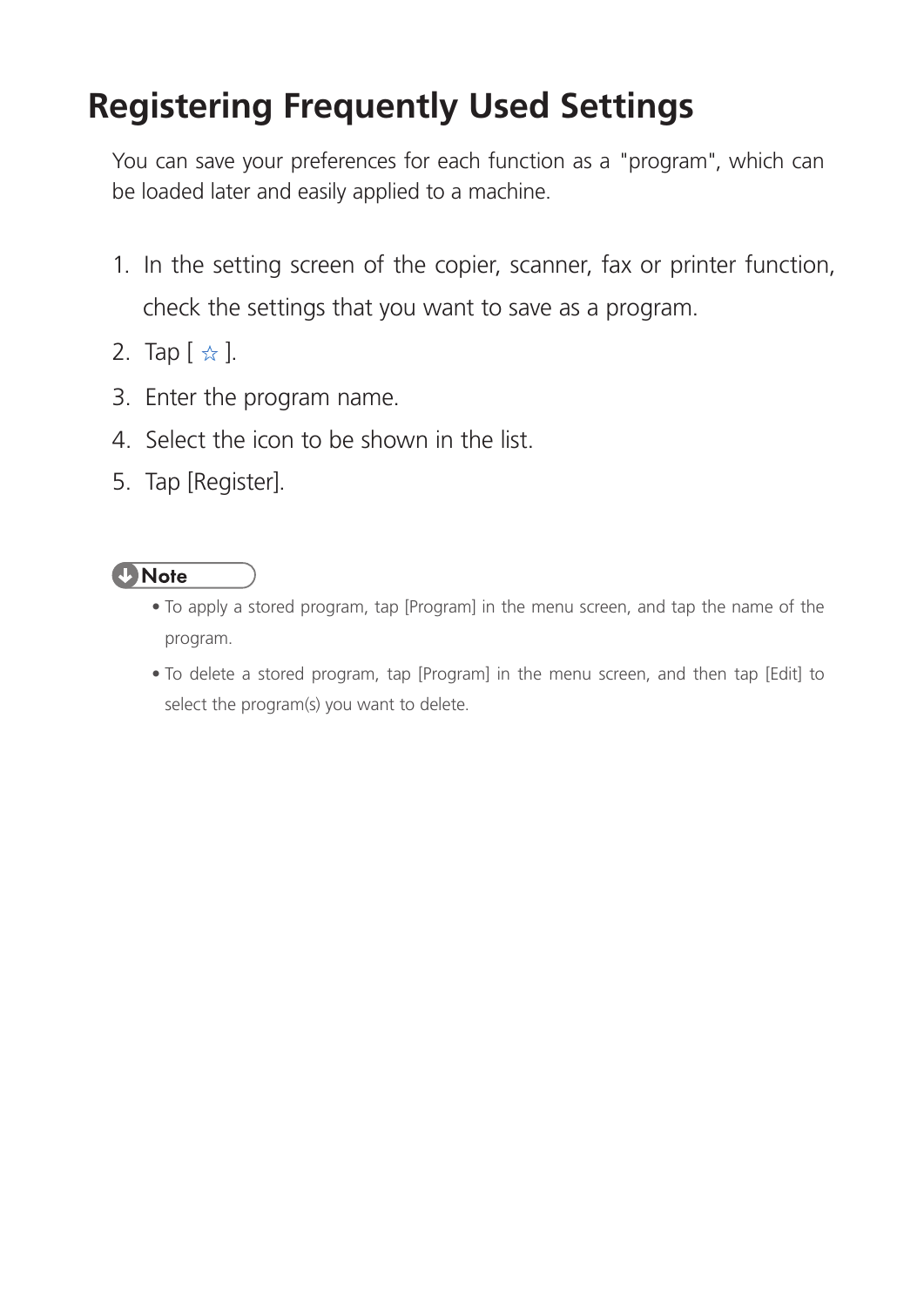### **Viewing Stored Data in an iOS smart device**

To view scanned data in an iOS smart device, tap [Scan Data] on the menu screen.

To delete an item, tap [Edit] on the list screen of the scan history, and then select the file(s) you want to delete.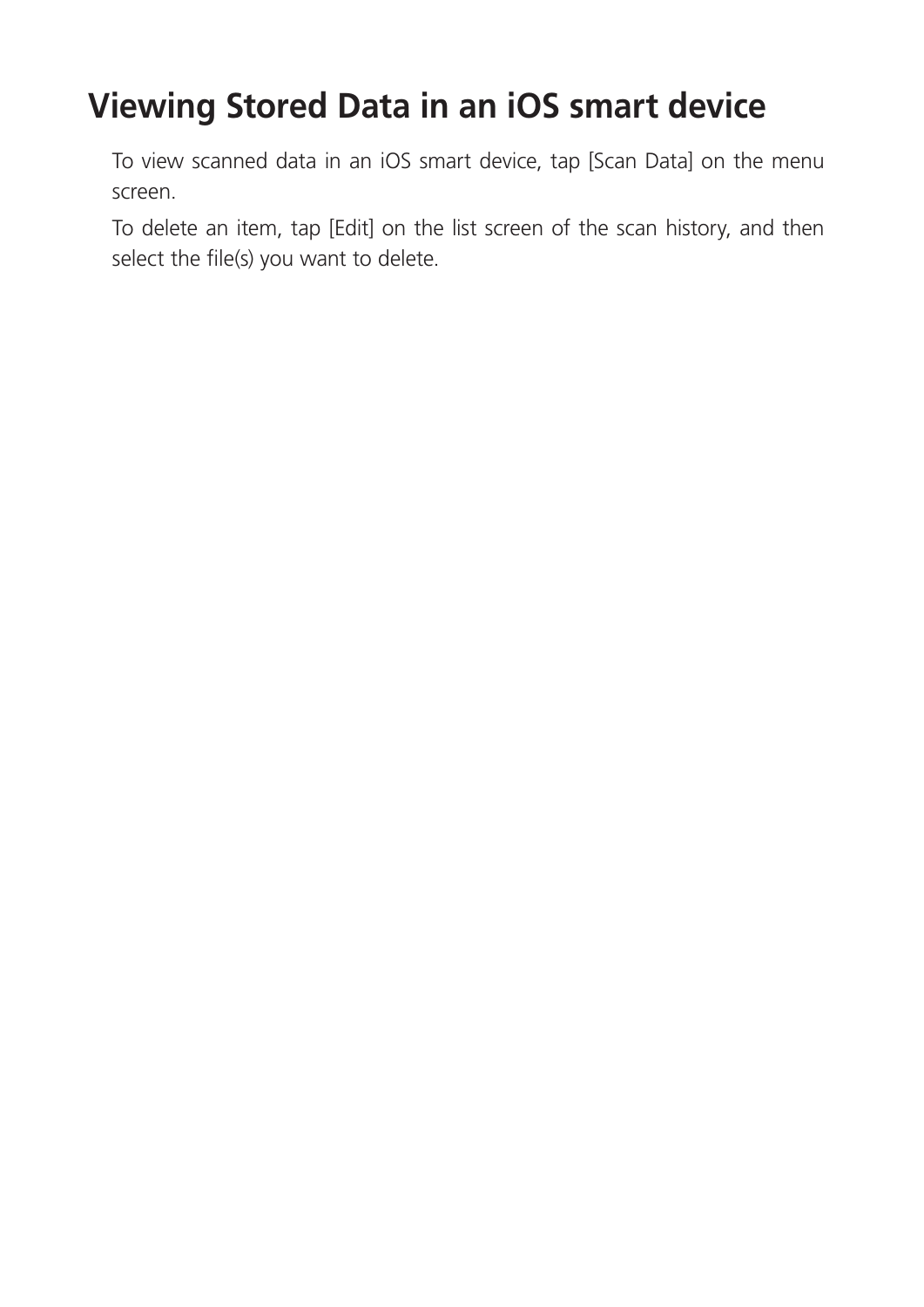### **Error Messages**

| Error Message                                                                                                                       | Cause                                                                                                                                                  | Solution                                                                                                                         |
|-------------------------------------------------------------------------------------------------------------------------------------|--------------------------------------------------------------------------------------------------------------------------------------------------------|----------------------------------------------------------------------------------------------------------------------------------|
| The QR code is<br>incorrect.                                                                                                        | The barcode scanned<br>from the QR code is<br>invalid.                                                                                                 | Contact the<br>administrator to<br>check if the<br>information contained<br>in the QR code is<br>correct.                        |
| An error occurred.<br>Please check the<br>status of the<br>machine.                                                                 | An internal error has<br>occurred on the<br>machine.                                                                                                   | • Check the device<br>status.<br>• If the error persists,<br>restart the machine.                                                |
| The machine cannot<br>be operated from this<br>device while another<br>user is changing the<br>machine's settings or<br>logging in. | A connection cannot<br>be established when<br>the settings screen is<br>displayed or a user is<br>logged in to the<br>control panel of the<br>machine. | • Close the settings<br>screen of the<br>machine.<br>Log out if a login<br>user is using the<br>control panel of the<br>machine. |
| The QR code is<br>unsupported.                                                                                                      | The scanned QR code<br>is not supported.                                                                                                               | Check that the<br>scanned QR code<br>corresponds to the<br>code displayed on the<br><b>Smart Operation</b><br>Panel.             |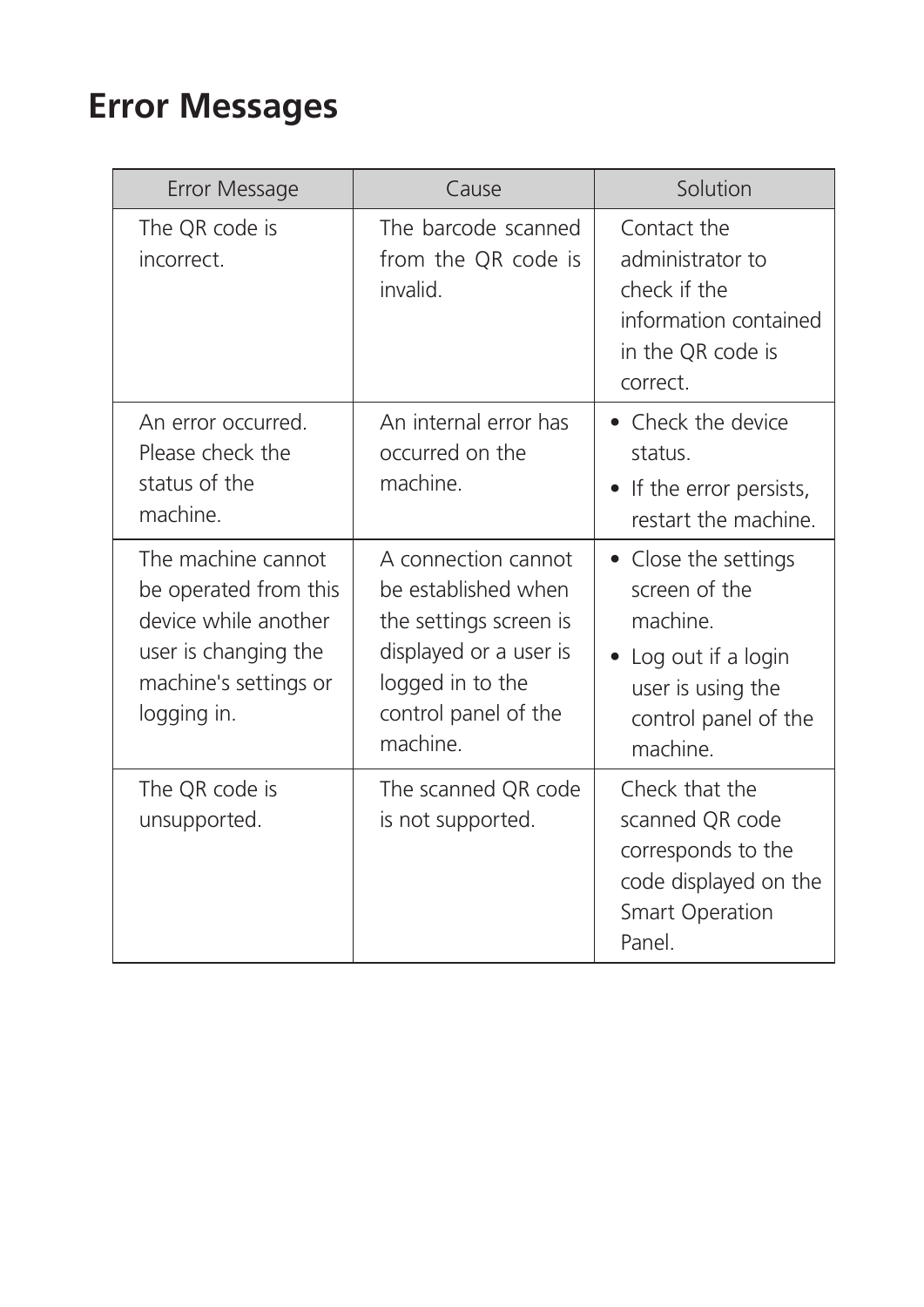| Error Message                                                                                                                                                                                                                            | Cause                                                                                                                                                                   | Solution                                                                                                                                                                                                                                                                                                                                                                           |
|------------------------------------------------------------------------------------------------------------------------------------------------------------------------------------------------------------------------------------------|-------------------------------------------------------------------------------------------------------------------------------------------------------------------------|------------------------------------------------------------------------------------------------------------------------------------------------------------------------------------------------------------------------------------------------------------------------------------------------------------------------------------------------------------------------------------|
| This device is not<br>permitted to connect<br>to the machine.                                                                                                                                                                            | The iOS device<br>cannot establish a<br>connection to the<br>MFP via the intranet,<br>or the device is not<br>allowed to use the<br>machine's Wi-Fi direct<br>function. | If the device has<br>permission to access<br>the intranet, connect<br>to the intranet. If the<br>device does not have<br>permission, request<br>the machine<br>administrator to<br>perform the<br>following:<br>• Configure the<br>machine's Wi-Fi<br>Direct function.<br>From the RICOH<br><b>Smart Device</b><br>Connector widget<br>of the machine,<br>configure the QR<br>code |
| Because this device is<br>already connected to<br>another Wi-Fi<br>network, it cannot<br>connect to the<br>machine via Wi-Fi<br>Direct. Please change<br>the Wi-Fi network to<br>(Device's SSID) on the<br>setting screen of the<br>iOS. | The iOS device has<br>already been<br>connected to another<br>Wi-Fi network. A<br>Wi-Fi connection<br>with the machine<br>cannot be<br>established.                     | From the<br>configuration screen<br>of the iOS device,<br>disconnect it from<br>the other Wi-Fi<br>networks, and then<br>connect to the<br>machine's Wi-Fi<br>Direct network.                                                                                                                                                                                                      |